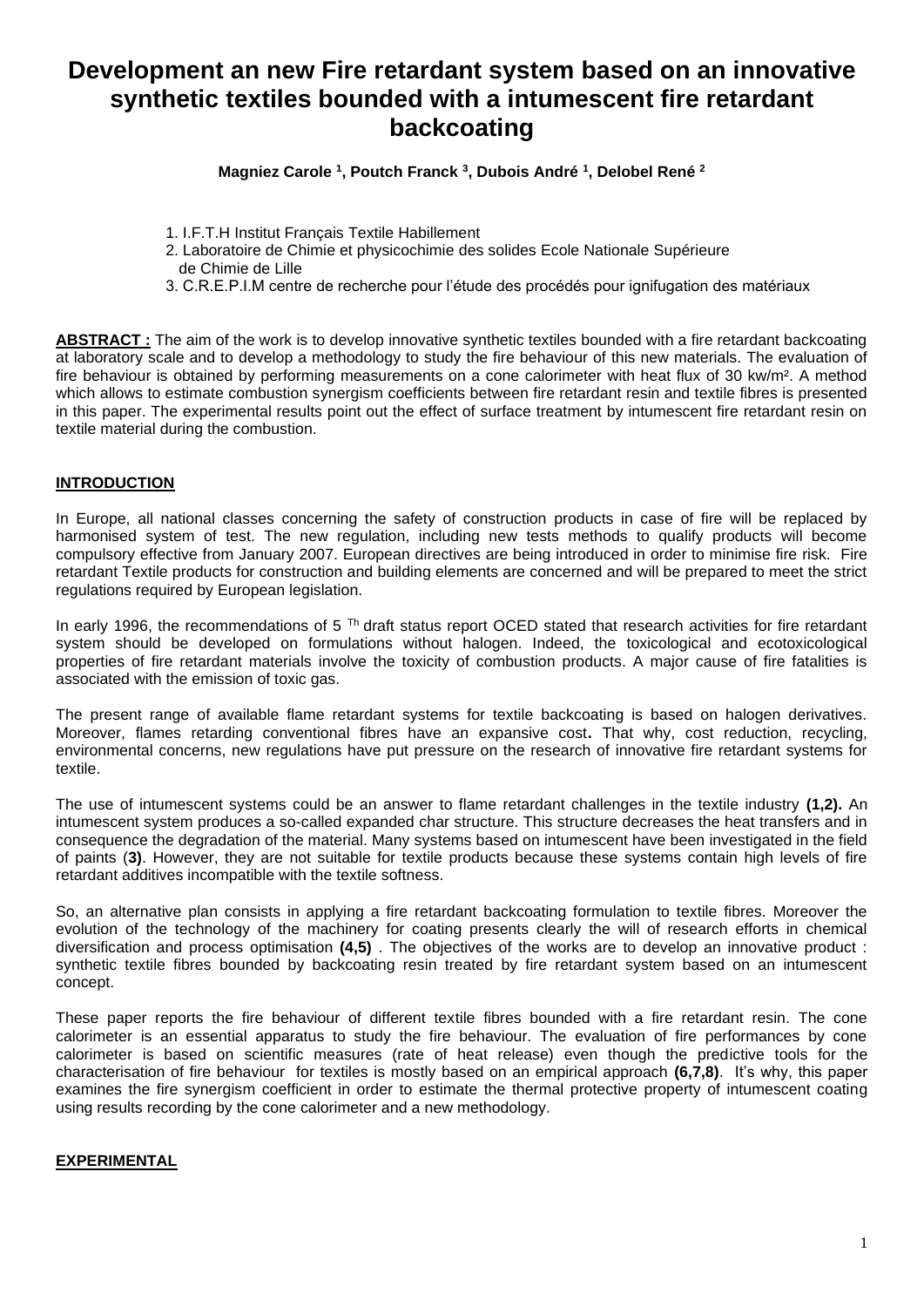Polyamide, polyester and polypropylene non wovens were used in this work as typical examples of furnishing fabrics. Different textile resin binders in water emulsion form were used in association with flame retardant totally free of halogens. The additives were incorporated at 15 % (wt/wt) in the resin.

Each coating paste was spread out, placed in an oven to dry at 100°C for 15 minutes and cured at 130 °C for 5 minutes to allow resin cross linking to occur. This technique permits to form a film or to bind textile fibres. In fact, the wet treated pastes were deposited on non woven textile, and the coated fabrics were dried in the same conditions. The coating add-on ( 40 % (wt/wt)) was determined by measuring the area and the weight of the rectangular sample  $100\times100\times5$  mm<sup>3</sup> (figure 1).





Samples were exposed to a cone calorimeter according to ASTM 1354 under a heat flux of 30 kw/m<sup>2</sup> in horizontal position. This flux was chosen because the weight of sample is weak and it corresponds to the hazard fire start. The heat release is one of major parameter characterising the hazard of material. The values of rate of heat release ( R.H.R ) were determined by oxygen consumption **(9).**

A spark igniter was used to start gas combustion. Three sample of each coated material were investigated. All samples have the same weight and same surface.

The curves of rate of heat release difference between experimental and calculated RHR curves allow to point out the efficiency of carbon char. These curves are computed as follows :

$$
Cos(t) = RHR_{exp}(t) - RHR_{th}(t)
$$

The **RHRTh (t)** are computed as follows :

$$
RHR_{th} (t) = (x/100)^*R_f (t) + (y/100)^*R_i (t)
$$

➢**R<sup>f</sup> (t)** rate of heat release of textile fibres in accordance with time

➢**Rl (t)** rate of heat release of coating in accordance with time

➢**x** proportion of textile fibres and **y** proportion of coating

➢ **RHRexp (t)** rate of heat release of coating in accordance with time

Thermogravimetric analyses were carried out at 10°C / minute under air flow using a Mettler TGA 50 thermobalance. The weight of sample were around 30 mg.

## **RESULTS AND DISCUSSION**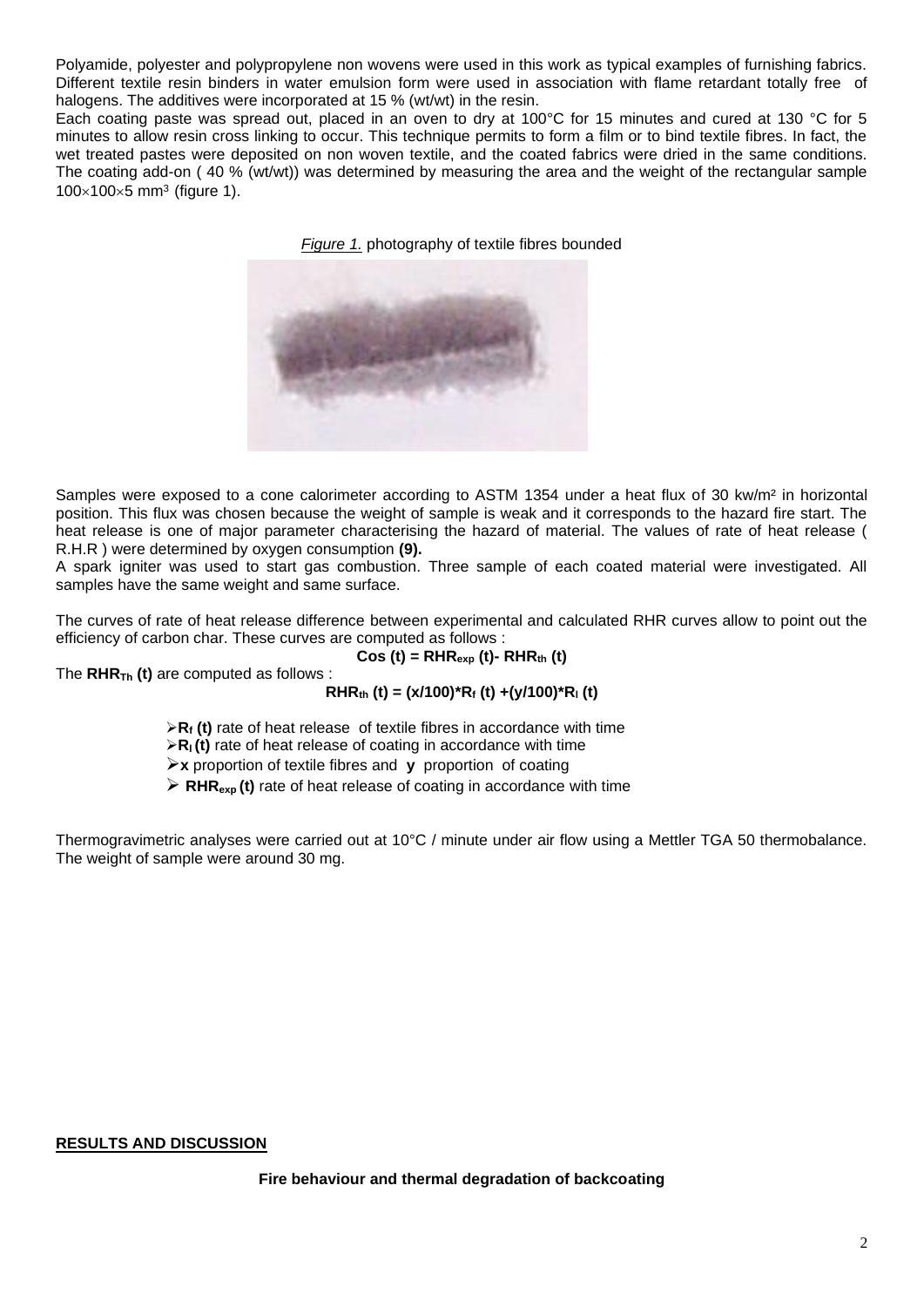As can be seen from table 1 and figure 2, the using fire retardant system based on intumescence phenomenon results in decreasing the rate of heat release of resin binder.

*Table 1 : cone calorimeter data*

| Reference         | $RHR$ kw/m <sup>2</sup> | Ignition time |
|-------------------|-------------------------|---------------|
| Resin non treated | 816.                    | 59 second     |
| Resin treated     | 572                     | 45 second     |

The study of the thermal degradation and the determination of thermal degradation synergism coefficients (figure 3) based on the curves of weight difference between experimental and calculated TG curves (8) has shown that the development of intumescence carbon char formation starts at 350°C. The intumescence formulation develops a carbon char who plays the role of shield under heat flux (figure 4). Scanning electron micrographs of char indicate that the thermal shield is composed by little cells (figure 5). So, the material issue of the degradation of treated resin is composed of gaseous products in a cellular material. The carbon char has clearly three functions **(10,11,12)** :

- $\triangleright$  To trap combustion gas in cells, it involves a decreasing a heat release,
- ➢ To limit thermal transfers in the material: thermal insulation,
- ➢ To limit diffusion of oxygen to the material.

The degradation of carbon char begins at 600 °C.





*Figure 4 : photography of carbon char and schema of bubble model (13)*

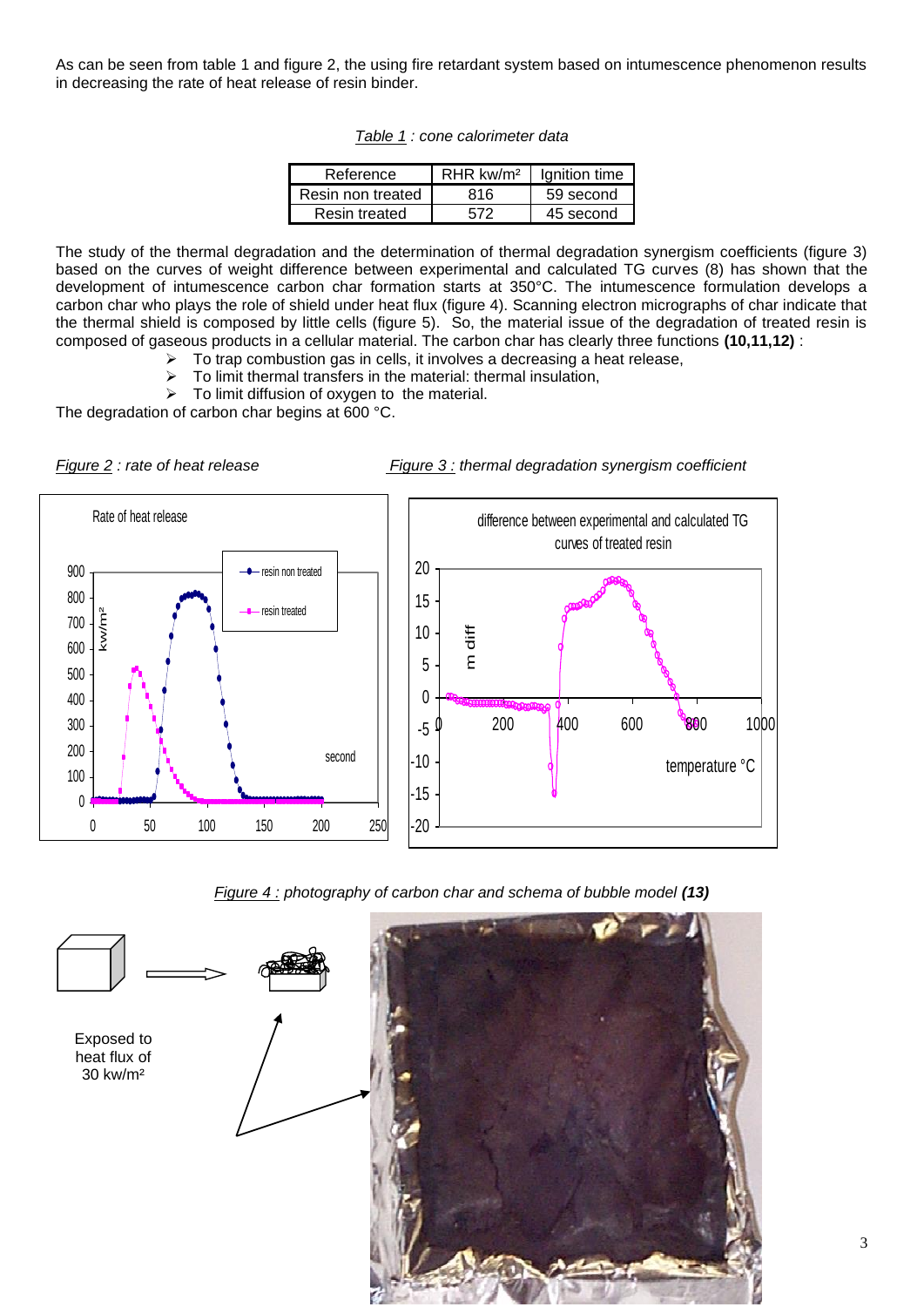### **Fire behaviour and thermal degradation of textiles fibres bounded by treated resin**

The goal of deposited treated back coating is to make further degradation of textile fibres more difficult. Indeed, when an adherent and insulating layer of char is built up on the surface of textile fibres, carbon char insulate the materials from the flame **(14).**

Table 2 shows that for samples based on polypropylene or polyester non woven, the presence of treated resin decreases the peak of heat release. The ignition time is decreased. The fast formation of foaming carbon char involves a trap of combustion gas as early as the beginning of textile fibres degradation. Moreover, an early decomposition of intumescent system involves an increase of fire proofing properties of the material **(15).**

*Figure 5 : scanning electron micrographs of carbon char issue of treated backcoating exposed to heat flux of 30 kw/m² for 5 minutes*



*Table 2 : cone calorimeter data, heat flux of 30 kw/m²*

| Reference materials                    | Peak of heat release<br>kw/m <sup>2</sup> | <b>Total Heat release</b><br>ΚJ | Ignition time<br>second |
|----------------------------------------|-------------------------------------------|---------------------------------|-------------------------|
| Polyamide non woven                    | 331                                       | 189                             | 98                      |
| Polyester non woven                    | 289                                       | 85                              | 95                      |
| Polypropylene non woven                | 230                                       | 182                             | 30                      |
| Polyamide bounded by treated resin     | 377                                       | 275                             | 48                      |
| Polyester bounded by treated resin     | 153                                       | 172                             | 37                      |
| Polypropylene bounded by treated resin | 165                                       | 276                             | 35                      |

*Figure 6 : rate of heat release and fire synergism coefficients : polyamide textile fibres and polyamide textile fibres bounded by treated resin*

![](_page_3_Figure_8.jpeg)

4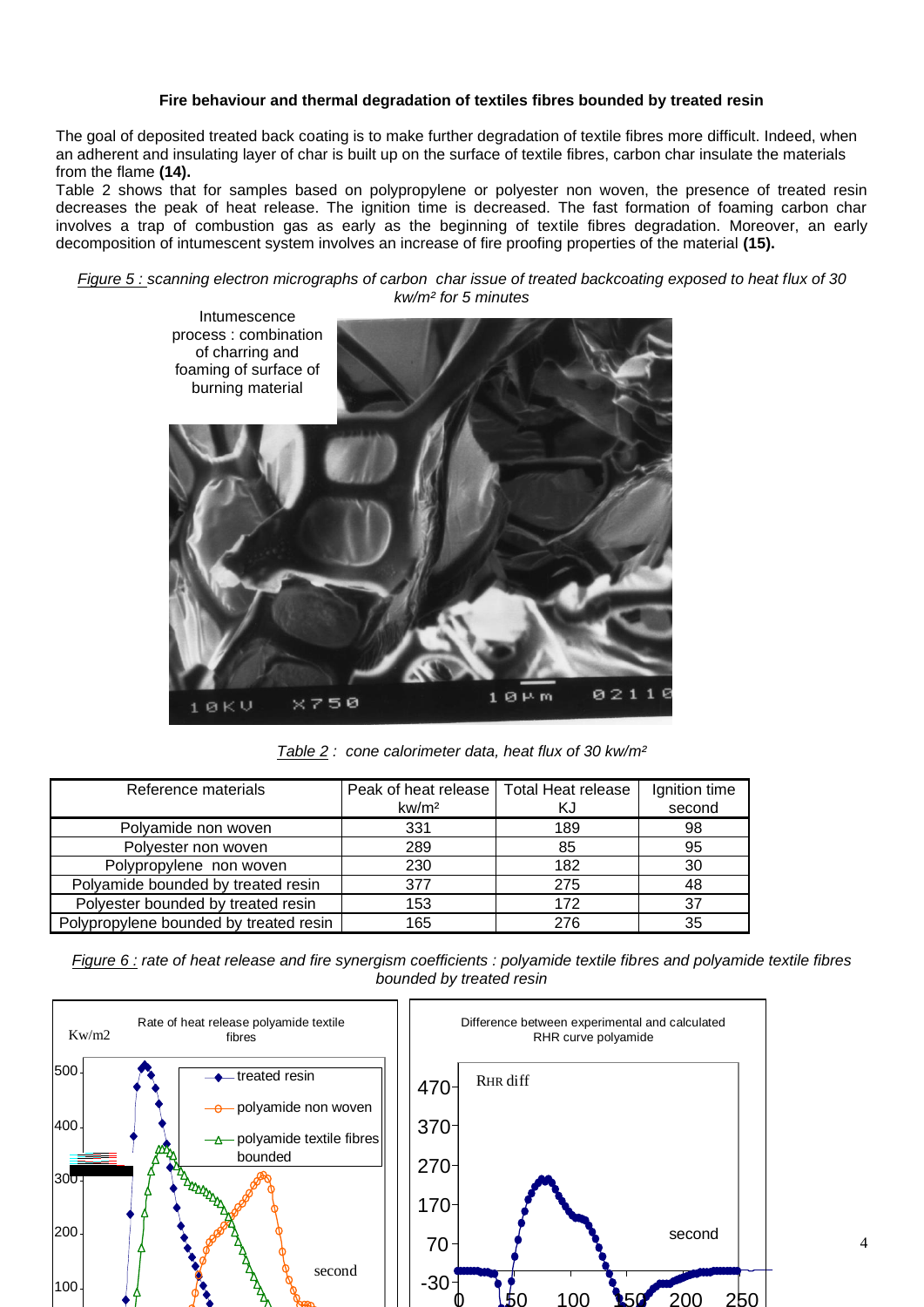![](_page_4_Figure_0.jpeg)

#### *Figure 7 : rate of heat release and fire synergism coefficients : polyester textile fibres and polyester textile fibres bounded by treated resin*

*Figure 8 : rate of heat release and fire synergism coefficients : polypropylene textile fibres and polypropylene textile fibres bounded by treated resin* 

![](_page_4_Figure_3.jpeg)

The curves of rate of heat release difference between experimental and calculated R.H.R curves (figures 6,7,8) point out that the degradation reactions of the association of textile fibres and binder resin, at the beginning of combustion (30-80 seconds as the case may be) are less exothermal ; except for the case of polyester textile fibres where the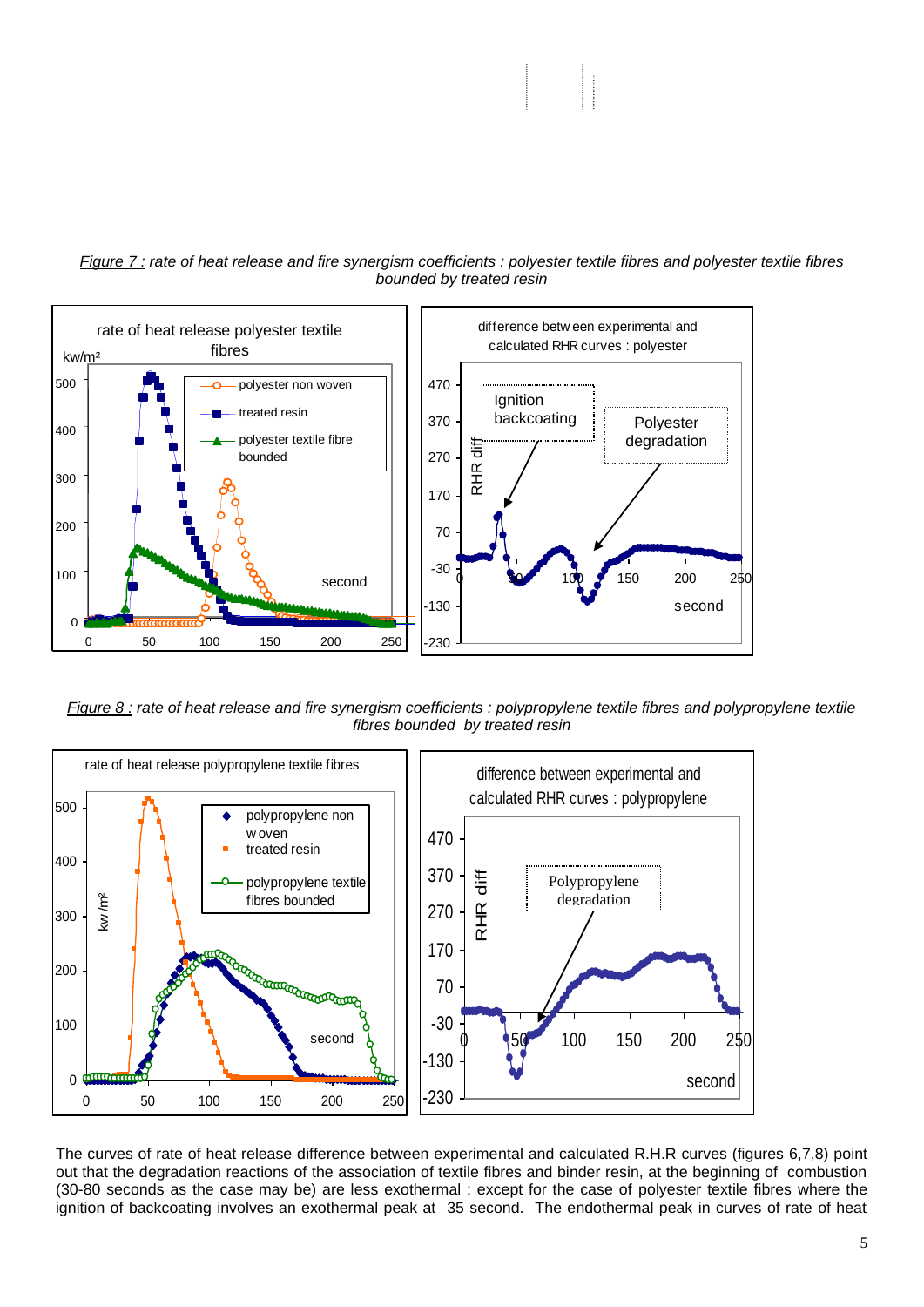release difference constitutes proof that the carbon char issue of treated resin degradation plays the role of insulating shield. Moreover, it is interesting to note that for the polypropylene and polyester material bounded by the treated resin, the total heat evolved is the same. The carbon char limits just the peak of rate of heat release.

However, the power of insulating shield is not efficiency for polyamide textile fibres. If the curves of rate of heat release difference shows an important increase of heat release even though the textile fibres are not decomposed, the carbon char will not protect the textile support (figure 6).

![](_page_5_Figure_2.jpeg)

![](_page_5_Figure_3.jpeg)

The treated backcoating develops a carbon char, constituted by cells. The efficiency of power insulation of shield depends on the nature of the textile fibres. The carbon shield is particularly effective when the degradation of textile fibres are following on the degradation of resin treated by intumescent system, precursor of char (figure 10), If the timing of decomposition is respected, the char will trap the evolving gases and the rate of heat release will decrease. For example , in case of polyamide fibres the char is destroyed before the degradation of textile support, so any gas could be trapped and the rate of heat release increase. That why, the studied resin is not suited to protect the polyamide non woven.

## **CONCLUSION**

It is shown in this studies that intumescent system are excellent halogen free flame retardant for the binder resin dedicated to bind textile fibres. Coating the textile surface with resin treated by halogen free flame retardant is more beneficial from the point of view of toxic products of decomposition and of combustion than the use of classical halogen system based on chlorine and bromine. The treated resin and textiles fibres must have the same process of thermal degradation in order to make efficiency the carbon shield issue of the resin degradation and to reduce rate of heat release. The works will be now focus on research on intumescent concept for textile fibres and backcoating and on the decrease of quantity of charge. The method based on the curves of rate of heat release difference is adequate to estimate and classify the association of textile fibres and binder resin. The exploitation of this methodology permits:

- -To understand the fire behaviour of the textile product s
- -To orient the research on binder resin and intumescent concept
- -To elaborate a predictive toolkit for the optimisation fire proofing textiles.

(1) Horrocks Innovation in fire retardant fillers for carpet backing journal coated fabrics vol 22 p 143 (1992)

- (2) Horrocks, Kandola novel intumescents application to textiles journal coated fabrics
- vol 27 p 17 ( 1997)

(3) Desfilhes Faut-il redécouvrir les systèmes intumescents, in elastiques modernes et élastomères according to conference René Delobel les plastiques et la sécurité au feu 8 june 1994

(4) Dubois enduction contrecollage in industrie textile n°1275 appril 1996

(5) Dubois , Rumeau enduction et contrecollage in industrie textile n°1317 february 2000

(6) Richard-Campisi, Le Tallec, Delobel, Houillon nouvelle methode pour déterminer la tenue au feu des matériaux en